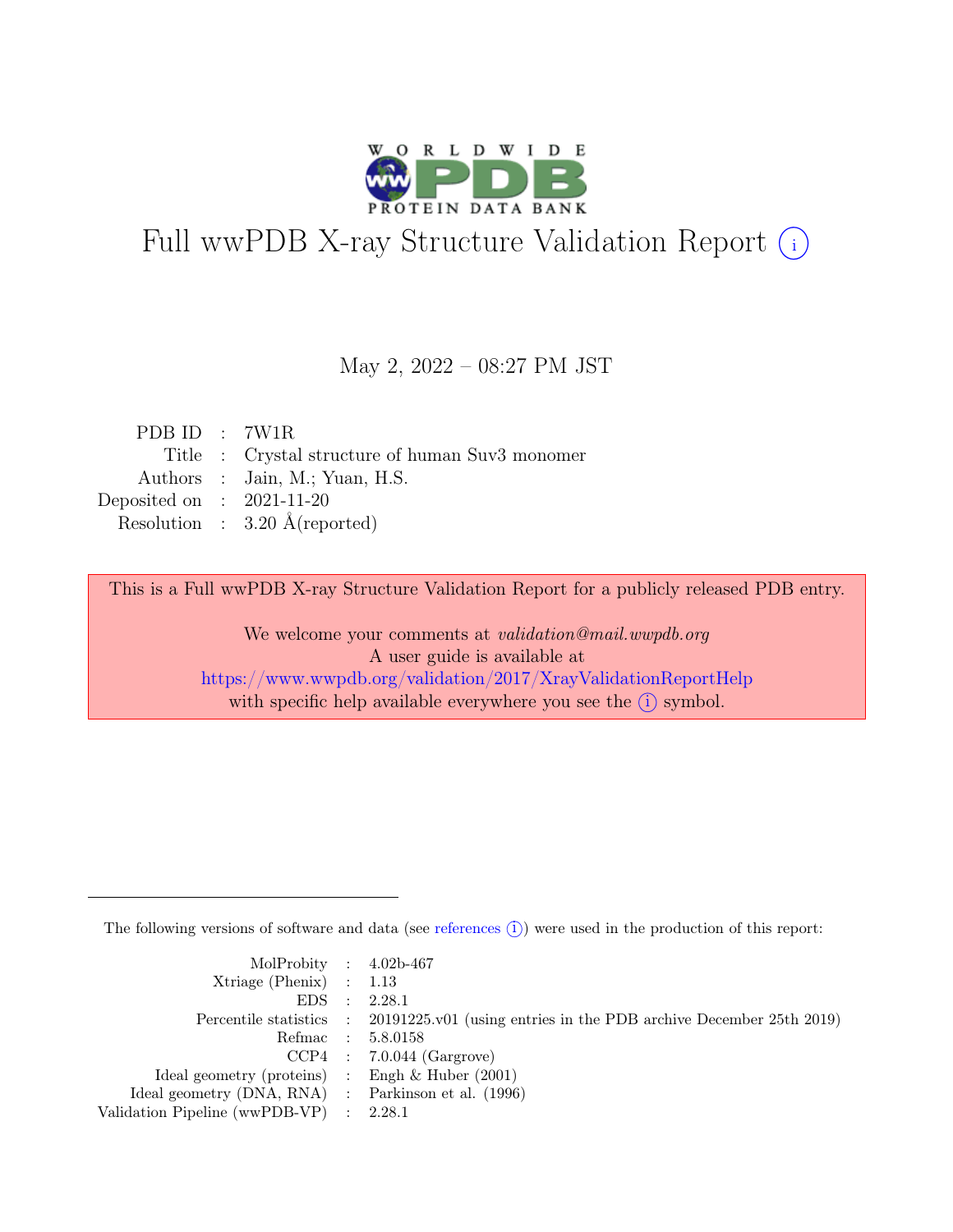# 1 Overall quality at a glance  $(i)$

The following experimental techniques were used to determine the structure: X-RAY DIFFRACTION

The reported resolution of this entry is 3.20 Å.

Percentile scores (ranging between 0-100) for global validation metrics of the entry are shown in the following graphic. The table shows the number of entries on which the scores are based.



| Metric                | Whole archive<br>$(\#Entries)$ | Similar resolution<br>$(\#\text{Entries}, \, \text{resolution range}(\textup{\AA}))$ |
|-----------------------|--------------------------------|--------------------------------------------------------------------------------------|
| $R_{free}$            | 130704                         | $1133(3.20-3.20)$                                                                    |
| Clashscore            | 141614                         | $1253(3.20-3.20)$                                                                    |
| Ramachandran outliers | 138981                         | $1234(3.20-3.20)$                                                                    |
| Sidechain outliers    | 138945                         | 1233 (3.20-3.20)                                                                     |
| RSRZ outliers         | 127900                         | $1095(3.20-3.20)$                                                                    |

The table below summarises the geometric issues observed across the polymeric chains and their fit to the electron density. The red, orange, yellow and green segments of the lower bar indicate the fraction of residues that contain outliers for  $>=$  3, 2, 1 and 0 types of geometric quality criteria respectively. A grey segment represents the fraction of residues that are not modelled. The numeric value for each fraction is indicated below the corresponding segment, with a dot representing fractions <=5% The upper red bar (where present) indicates the fraction of residues that have poor fit to the electron density. The numeric value is given above the bar.

| hain | Length                      |     | Quality of chain |     |
|------|-----------------------------|-----|------------------|-----|
|      |                             | 5%  |                  |     |
| . .  | $\sim$ $\sim$ $\sim$<br>914 | 48% | 28%              | 23% |

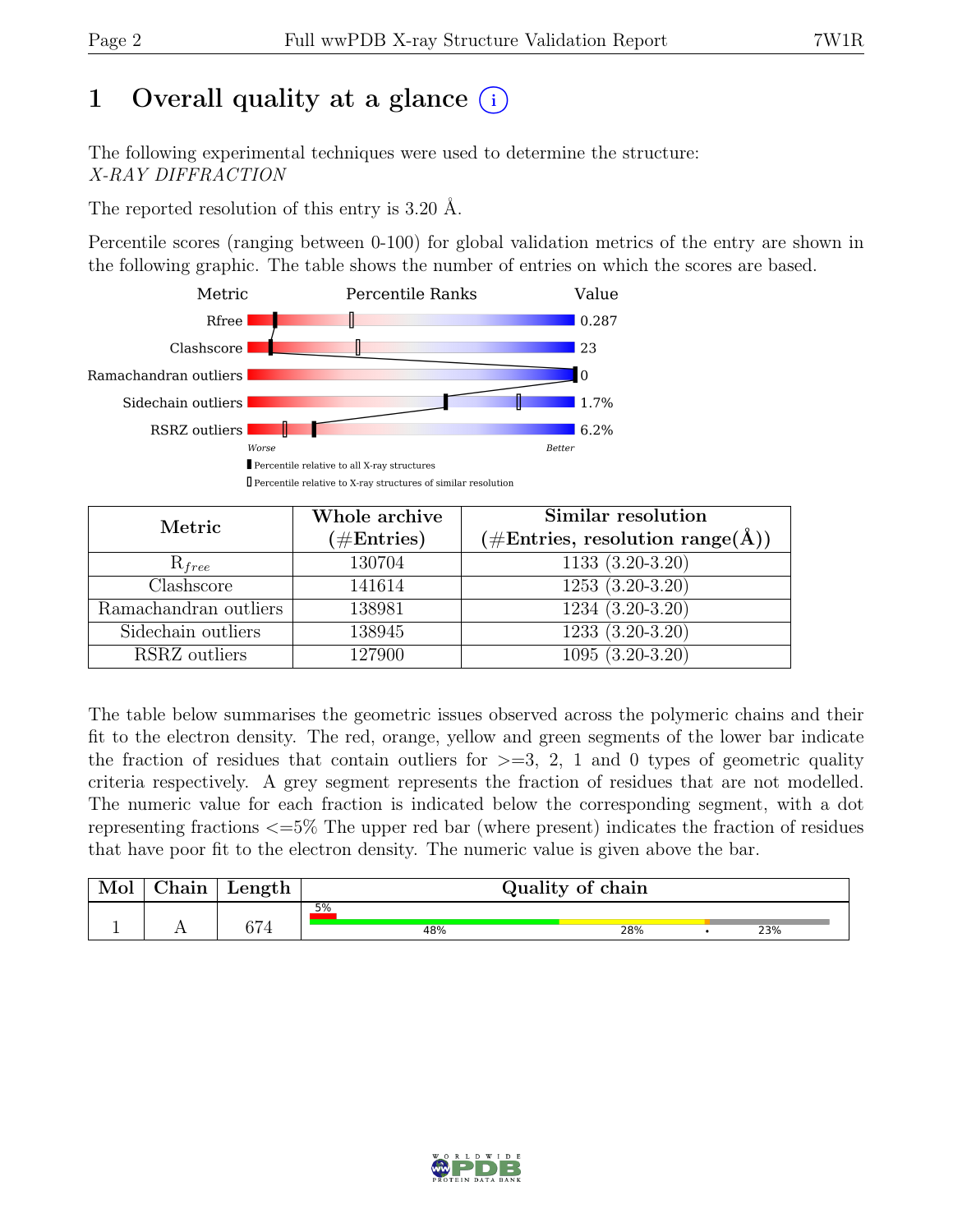# 2 Entry composition  $(i)$

There is only 1 type of molecule in this entry. The entry contains 4168 atoms, of which 0 are hydrogens and 0 are deuteriums.

In the tables below, the ZeroOcc column contains the number of atoms modelled with zero occupancy, the AltConf column contains the number of residues with at least one atom in alternate conformation and the Trace column contains the number of residues modelled with at most 2 atoms.

• Molecule 1 is a protein called ATP-dependent RNA helicase SUPV3L1, mitochondrial.

| Mol | ${\rm Chain}$ | Residues |                        |      | $\rm{Atoms}$ |     |    | ZeroOcc | $\mid$ AltConf $\mid$ Trace |  |
|-----|---------------|----------|------------------------|------|--------------|-----|----|---------|-----------------------------|--|
|     |               | 519      | $\text{Total}$<br>4168 | 2692 | 702          | 752 | 22 |         |                             |  |

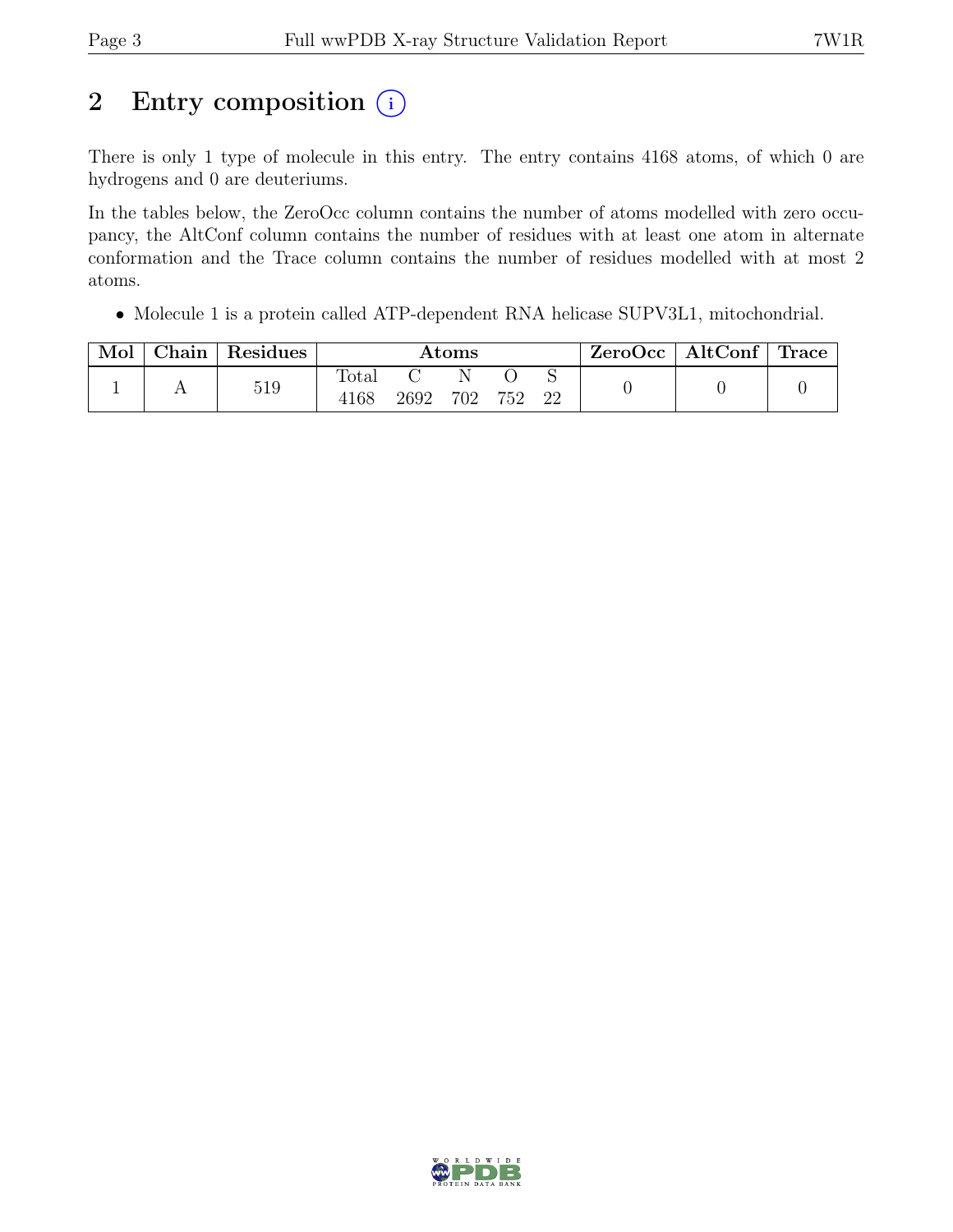## 3 Residue-property plots  $(i)$

These plots are drawn for all protein, RNA, DNA and oligosaccharide chains in the entry. The first graphic for a chain summarises the proportions of the various outlier classes displayed in the second graphic. The second graphic shows the sequence view annotated by issues in geometry and electron density. Residues are color-coded according to the number of geometric quality criteria for which they contain at least one outlier:  $green = 0$ , yellow  $= 1$ , orange  $= 2$  and red  $= 3$  or more. A red dot above a residue indicates a poor fit to the electron density (RSRZ > 2). Stretches of 2 or more consecutive residues without any outlier are shown as a green connector. Residues present in the sample, but not in the model, are shown in grey.





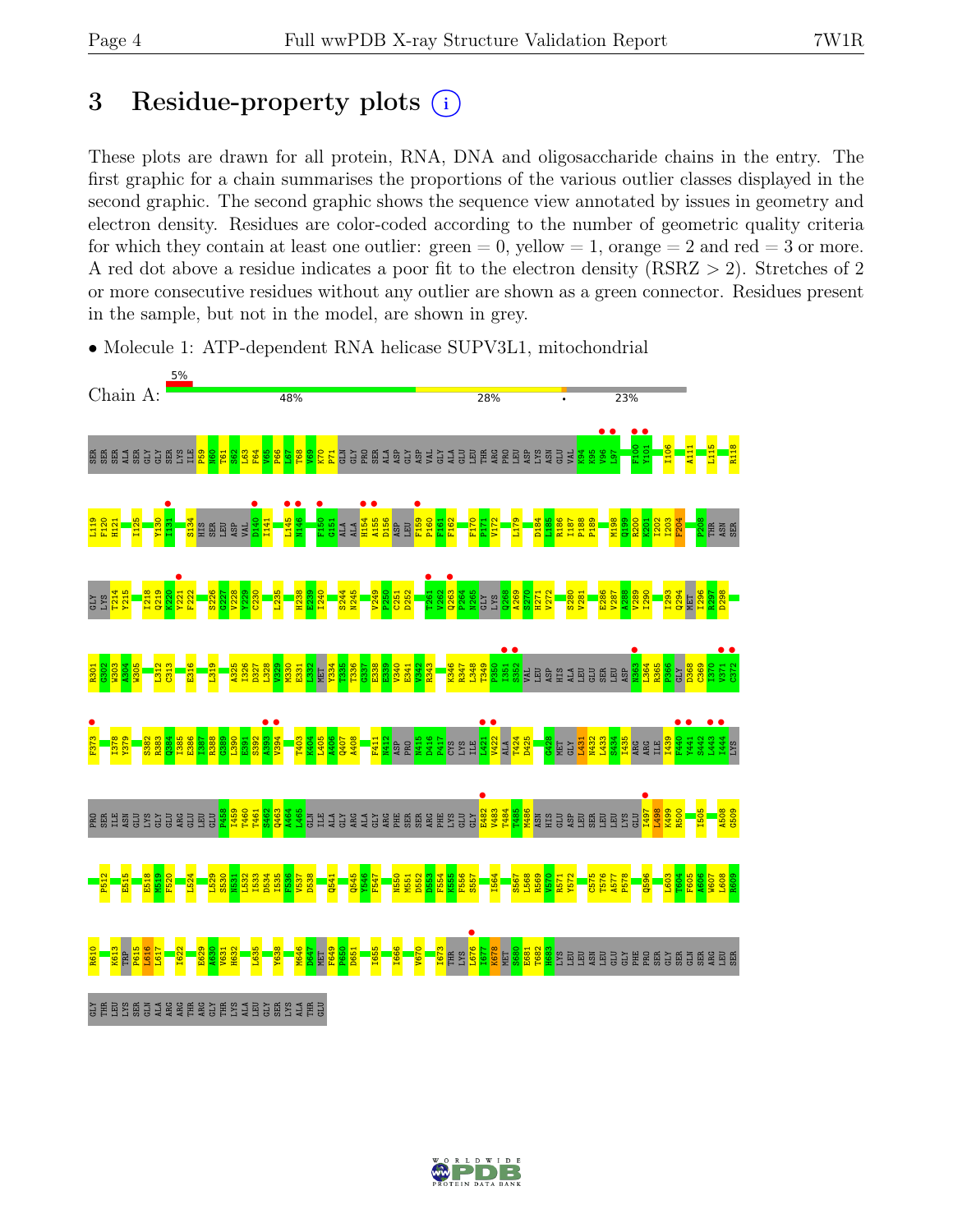# 4 Data and refinement statistics  $(i)$

| Property                                                             | Value                                              | <b>Source</b> |
|----------------------------------------------------------------------|----------------------------------------------------|---------------|
| Space group                                                          | P 32                                               | Depositor     |
| Cell constants                                                       | $92.41\text{\AA}$<br>92.41Å<br>88.06Å              |               |
| a, b, c, $\alpha$ , $\beta$ , $\gamma$                               | $90.00^\circ$<br>$90.00^\circ$<br>$120.00^{\circ}$ | Depositor     |
| Resolution $(A)$                                                     | 36.43<br>$-3.20$                                   | Depositor     |
|                                                                      | 40.01<br>3.20                                      | <b>EDS</b>    |
| % Data completeness                                                  | $95.8(36.43-3.20)$                                 | Depositor     |
| (in resolution range)                                                | $90.7(40.01-3.20)$                                 | <b>EDS</b>    |
| $R_{merge}$                                                          | (Not available)                                    | Depositor     |
| $\mathbf{R}_{\underline{sym}}$                                       | 0.05                                               | Depositor     |
| $\sqrt{I/\sigma(I)} > 1$                                             | $2.39$ (at 3.18Å)                                  | Xtriage       |
| Refinement program                                                   | PHENIX 1.19.2 4158                                 | Depositor     |
| $R, R_{free}$                                                        | $\overline{0.240}$ ,<br>0.286                      | Depositor     |
|                                                                      | 0.240<br>, 0.287                                   | $DCC$         |
| $R_{free}$ test set                                                  | 1345 reflections $(10.09\%)$                       | wwPDB-VP      |
| Wilson B-factor $(A^2)$                                              | 108.2                                              | Xtriage       |
| Anisotropy                                                           | 0.354                                              | Xtriage       |
| Bulk solvent $k_{sol}(e/\mathring{A}^3)$ , $B_{sol}(\mathring{A}^2)$ | $0.27$ , $72.3$                                    | <b>EDS</b>    |
| L-test for twinning <sup>2</sup>                                     | $< L >$ = 0.48, $< L2$ > = 0.31                    | Xtriage       |
|                                                                      | $0.025$ for $-h,-k,l$                              |               |
| Estimated twinning fraction                                          | $0.047$ for h,-h-k,-l                              | Xtriage       |
|                                                                      | $0.037$ for $-k,-h,-l$                             |               |
| $F_o, F_c$ correlation                                               | 0.92                                               | <b>EDS</b>    |
| Total number of atoms                                                | 4168                                               | wwPDB-VP      |
| Average B, all atoms $(A^2)$                                         | 124.0                                              | wwPDB-VP      |

Xtriage's analysis on translational NCS is as follows: The largest off-origin peak in the Patterson function is 4.39% of the height of the origin peak. No significant pseudotranslation is detected.

<sup>&</sup>lt;sup>2</sup>Theoretical values of  $\langle |L| \rangle$ ,  $\langle L^2 \rangle$  for acentric reflections are 0.5, 0.333 respectively for untwinned datasets, and 0.375, 0.2 for perfectly twinned datasets.



<span id="page-4-1"></span><span id="page-4-0"></span><sup>1</sup> Intensities estimated from amplitudes.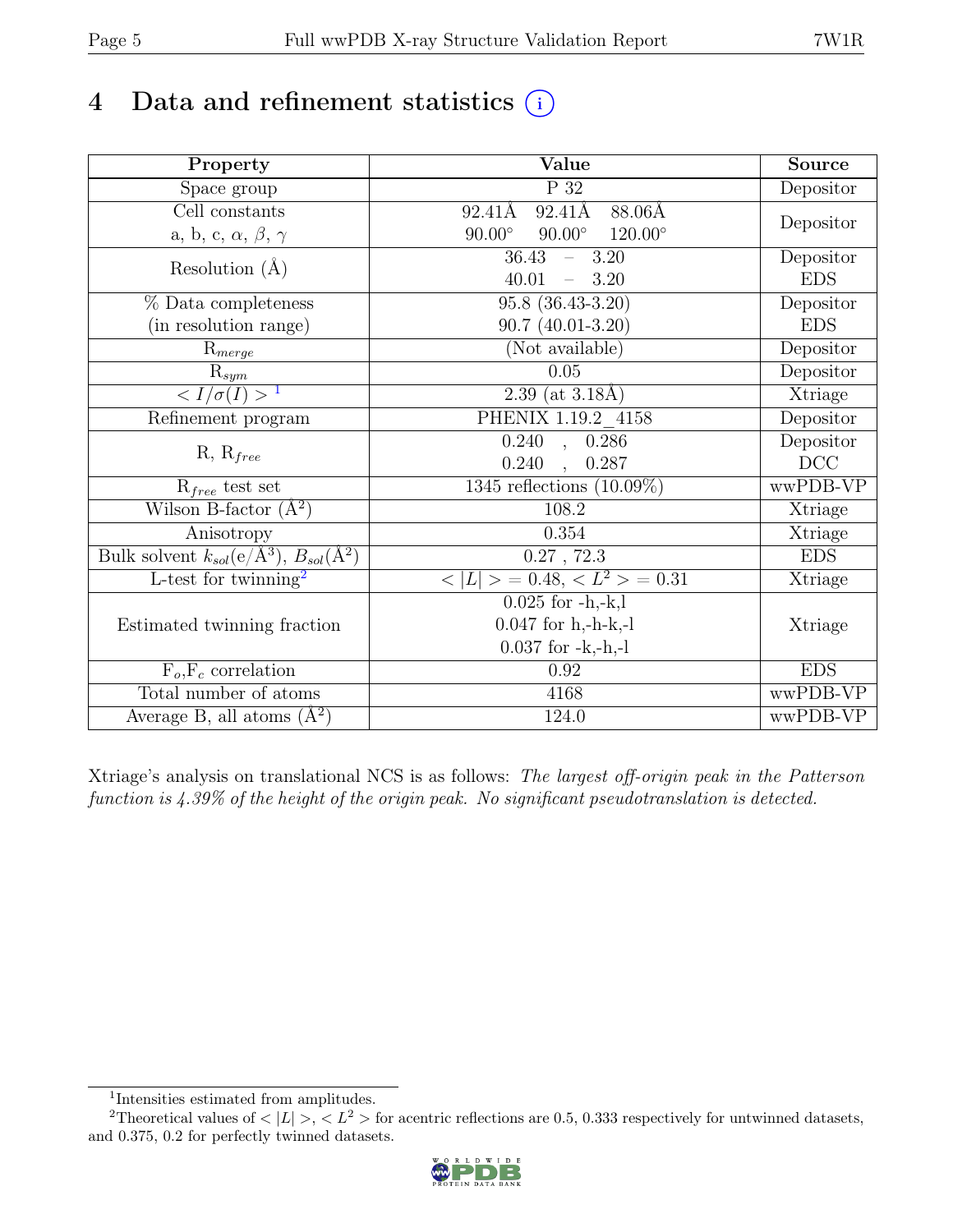# 5 Model quality  $(i)$

## 5.1 Standard geometry  $(i)$

The Z score for a bond length (or angle) is the number of standard deviations the observed value is removed from the expected value. A bond length (or angle) with  $|Z| > 5$  is considered an outlier worth inspection. RMSZ is the root-mean-square of all Z scores of the bond lengths (or angles).

| $Mol$   Chain |      | Bond lengths       | Bond angles |                   |  |
|---------------|------|--------------------|-------------|-------------------|--|
|               | RMSZ | $\# Z  > 5$        | RMSZ        | # $ Z  > 5$       |  |
|               |      | $1/4251$ $(0.0\%)$ | 0.78        | $8/5738$ $(0.1\%$ |  |

All (1) bond length outliers are listed below:

|  |  |                          | $\mathbb{Z}$ Mol   Chain   Res   Type   Atoms   Z   Observed $(\AA)$   Ideal $(\AA)$ |  |
|--|--|--------------------------|--------------------------------------------------------------------------------------|--|
|  |  | 615   PRO   N-CD   11.05 | $1.63\,$                                                                             |  |

All (8) bond angle outliers are listed below:

| Mol | Chain | Res | Type       | Atoms     | Z        | Observed $(°)$ | Ideal $(°)$ |
|-----|-------|-----|------------|-----------|----------|----------------|-------------|
|     | А     | 482 | GLU        | $N-CA-CB$ | 20.86    | 148.14         | 110.60      |
|     | А     | 482 | GLU        | $N$ -CA-C | $-12.56$ | 77.09          | 111.00      |
|     | А     | 500 | $\rm{ARG}$ | $N-CA-CB$ | $-7.89$  | 96.40          | 110.60      |
|     | A     | 616 | LEU        | $N-CA-CB$ | 7.38     | 125.16         | 110.40      |
|     | А     | 615 | <b>PRO</b> | $N-CA-CB$ | 5.63     | 110.06         | 103.30      |
|     | A     | 616 | LEU        | $N$ -CA-C | $-5.51$  | 96.14          | 111.00      |
|     | А     | 498 | LEU        | $CB-CA-C$ | 5.42     | 120.50         | 110.20      |
|     | A     | 615 | PRO        | $CA-N-CD$ | $-5.41$  | 103.93         | 111.50      |

There are no chirality outliers.

There are no planarity outliers.

### 5.2 Too-close contacts  $(i)$

In the following table, the Non-H and H(model) columns list the number of non-hydrogen atoms and hydrogen atoms in the chain respectively. The H(added) column lists the number of hydrogen atoms added and optimized by MolProbity. The Clashes column lists the number of clashes within the asymmetric unit, whereas Symm-Clashes lists symmetry-related clashes.

|  |     |  | Mol   Chain   Non-H   $H(model)$   $H(added)$   Clashes   Symm-Clashes |
|--|-----|--|------------------------------------------------------------------------|
|  |     |  |                                                                        |
|  | 168 |  |                                                                        |

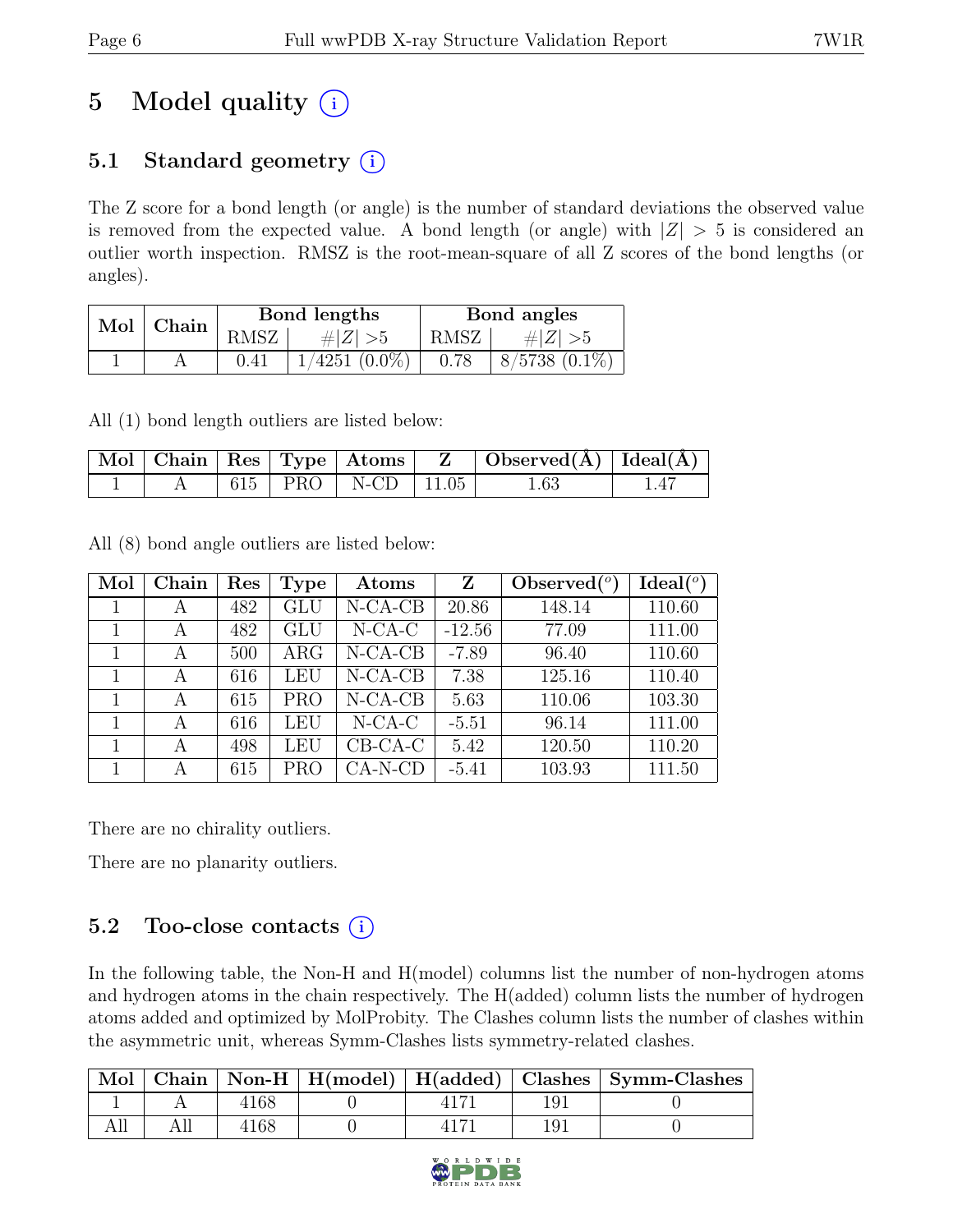The all-atom clashscore is defined as the number of clashes found per 1000 atoms (including hydrogen atoms). The all-atom clashscore for this structure is 23.

|            |  |  | All (191) close contacts within the same asymmetric unit are listed below, sorted by their clash |  |  |  |  |
|------------|--|--|--------------------------------------------------------------------------------------------------|--|--|--|--|
| magnitude. |  |  |                                                                                                  |  |  |  |  |

| Atom-1              | Atom-2                               | Interatomic       | Clash         |  |  |
|---------------------|--------------------------------------|-------------------|---------------|--|--|
|                     |                                      | distance $(A)$    | overlap $(A)$ |  |  |
| 1:A:439:ILE:HG23    | 1:A:484:THR:HG22                     | 1.22              | 1.17          |  |  |
| 1:A:383:ARG:HA      | 1:A:386:GLU:OE2                      | 1.53              | 1.08          |  |  |
| 1:A:408:ALA:HB1     | 1:A:433:LEU:HD21                     | 1.43              | 1.00          |  |  |
| 1:A:154:HIS:HE1     | 1: A: 156: ASP: OD1                  | 1.42              | 0.99          |  |  |
| 1: A:215:TYR:HA     | 1:A:218:ILE:HD12                     | 1.44              | 0.99          |  |  |
| 1:A:348:LEU:HD12    | 1: A:349:THR:OG1                     | 1.62              | 0.98          |  |  |
| 1:A:432:ASN:O       | 1:A:433:LEU:HD23                     | 1.66              | 0.94          |  |  |
| 1:A:439:ILE:HG23    | 1: A:484:THR:CG2                     | 1.99              | 0.92          |  |  |
| 1:A:617:LEU:HD23    | 1:A:617:LEU:H                        | 1.34              | 0.91          |  |  |
| 1: A:215: TYR: CG   | 1:A:218:ILE:HD12                     | 2.10              | 0.87          |  |  |
| 1:A:154:HIS:CE1     | 1: A: 156: ASP: OD1                  | 2.28              | 0.85          |  |  |
| 1: A:572: TYR:O     | 1:A:576:THR:HG23                     | 1.75              | 0.84          |  |  |
| 1:A:215:TYR:HA      | 1:A:218:ILE:CD1                      | 2.08              | 0.82          |  |  |
| 1:A:71:PRO:HB3      | 1: A: 134: SER: HB2                  | 1.63              | 0.80          |  |  |
| 1:A:244:SER:OG      | $1:A:249:\overline{VAL}:HG13$        | 1.81              | 0.80          |  |  |
| 1: A: 439: ILE: CG2 | 1: A:484:THR:HG22                    | 2.09              | 0.78          |  |  |
| 1:A:550:ASN:ND2     | 1:A:552:ASP:OD1                      | 2.16              | 0.77          |  |  |
| 1:A:518:GLU:OE2     | 1:A:569:ARG:HD3                      | 1.85              | 0.77          |  |  |
| 1:A:520:PHE:HB3     | $1:\overline{A}:532:\text{LEU}:HD22$ | 1.65              | 0.77          |  |  |
| 1: A:666: ILE: O    | 1:A:670:VAL:HG23                     | 1.87              | 0.73          |  |  |
| 1:A:347:ARG:HA      | 1:A:347:ARG:HE                       | 1.52              | 0.73          |  |  |
| 1: A:328: LEU:O     | 1:A:331:GLU:OE1                      | $\overline{2.08}$ | 0.71          |  |  |
| 1: A: 334: TYR: HE1 | 1: A: 336: THR: HG1                  | 1.39              | 0.70          |  |  |
| 1: A:215: TYR: CA   | 1:A:218:ILE:HD12                     | 2.20              | 0.70          |  |  |
| 1:A:383:ARG:CA      | 1:A:386:GLU:OE2                      | 2.36              | 0.70          |  |  |
| 1: A:385: ILE: HG21 | 1:A:392:SER:HB3                      | 1.74              | 0.70          |  |  |
| 1:A:218:ILE:HA      | 1:A:221:TYR:CE2                      | 2.27              | 0.70          |  |  |
| $1:$ A:215:TYR:CD1  | 1:A:218:ILE:HD12                     | $\overline{2}.27$ | 0.70          |  |  |
| 1: A: 334: TYR: HE1 | 1: A:336:THR:OG1                     | 1.73              | 0.69          |  |  |
| 1:A:673:ILE:HA      | 1:A:676:LEU:N                        | 2.06              | 0.69          |  |  |
| 1:A:622:ILE:HG22    | 1: A:622: ILE: O                     | 1.91              | 0.69          |  |  |
| 1:A:383:ARG:HD2     | 1:A:678:LYS:HE3                      | 1.74              | 0.68          |  |  |
| 1:A:154:HIS:CE1     | 1: A: 156: ASP: CG                   | 2.67              | 0.68          |  |  |
| 1:A:228:VAL:HG23    | 1:A:272:VAL:HG13                     | 1.74              | 0.68          |  |  |
| 1:A:382:SER:O       | 1:A:386:GLU:HG3                      | 1.94              | 0.67          |  |  |
| 1:A:347:ARG:HA      | 1:A:347:ARG:NE                       | 2.10              | 0.67          |  |  |
| 1: A:369:CYS:O      | 1:A:439:ILE:N                        | 2.28              | 0.67          |  |  |

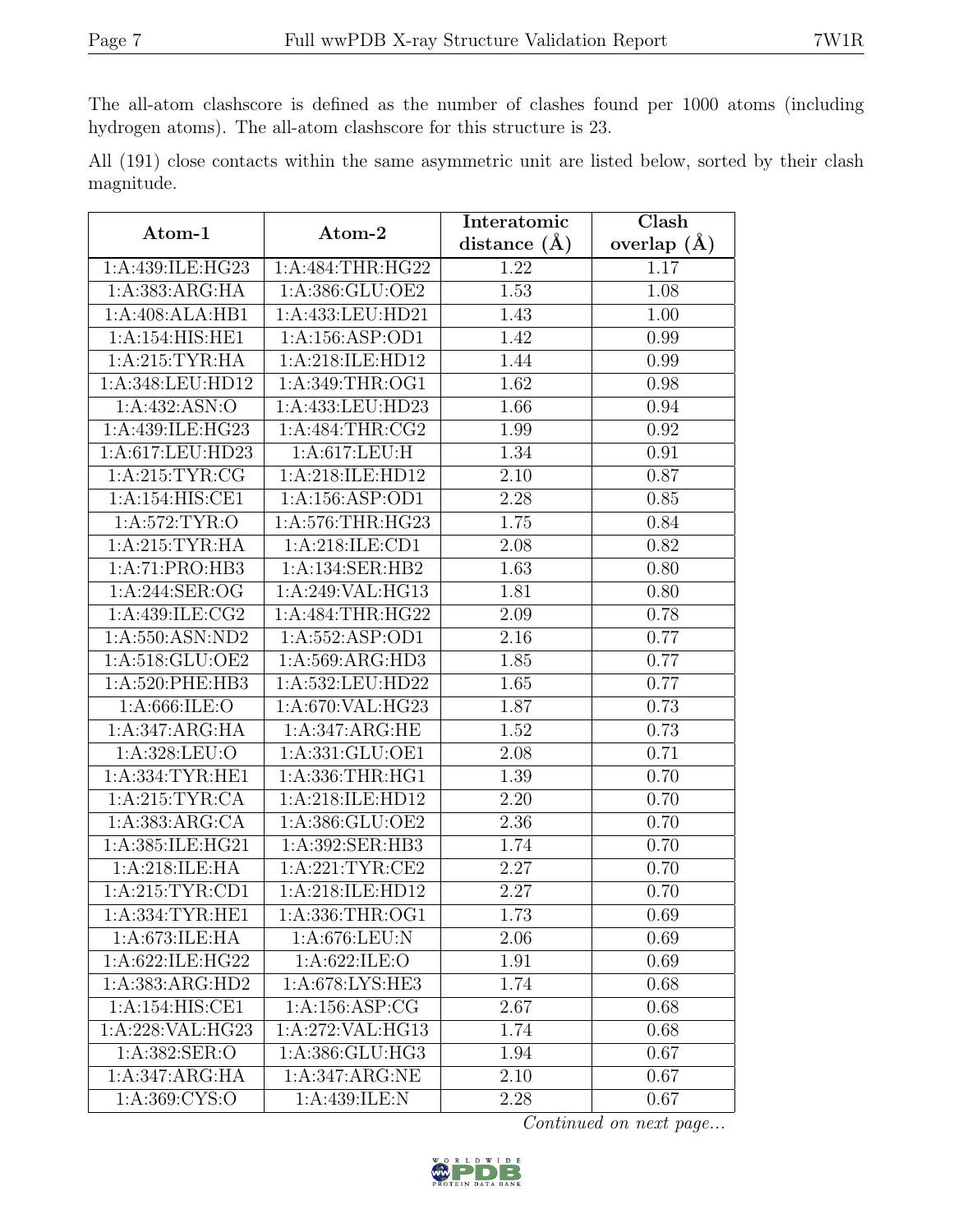| Continuea from previous page |                             | Interatomic    | Clash         |
|------------------------------|-----------------------------|----------------|---------------|
| Atom-1                       | Atom-2                      | distance $(A)$ | overlap $(A)$ |
| 1:A:385:ILE:O                | 1:A:390:LEU:HD23            | 1.95           | 0.66          |
| 1: A:154: HIS: HE1           | 1:A:156:ASP:CG              | 1.99           | 0.66          |
| 1:A:557:SER:HB3              | 1:A:575:CYS:HB3             | 1.78           | 0.66          |
| 1:A:383:ARG:HD2              | 1: A:678: LYS: CE           | 2.27           | 0.65          |
| 1:A:325:ALA:HA               | 1:A:505:ILE:HG12            | 1.79           | 0.64          |
| 1:A:221:TYR:OH               | 1:A:240:ILE:CG2             | 2.45           | 0.64          |
| 1: A:379: TYR: CE1           | 1:A:622:ILE:HD12            | 2.34           | 0.63          |
| 1: A:244: SER:OG             | 1:A:249:VAL:CG1             | 2.46           | 0.63          |
| 1: A:394: VAL:O              | 1:A:407:GLN:HG2             | 2.00           | 0.62          |
| 1: A:215: TYR: HA            | 1:A:218:ILE:CG1             | 2.29           | 0.62          |
| 1:A:497:ILE:HD12             | 1:A:498:LEU:N               | 2.15           | 0.62          |
| 1: A:498:LEU:O               | 1:A:498:LEU:HD23            | 2.00           | 0.61          |
| 1:A:331:GLU:OE1              | 1:A:331:GLU:N               | 2.25           | 0.61          |
| 1:A:608:LEU:HD22             | 1:A:655:ILE:HD12            | 1.82           | 0.61          |
| 1:A:221:TYR:OH               | 1:A:240:ILE:HG21            | 2.01           | 0.60          |
| 1:A:121:HIS:NE2              | 1: A:125: ILE: HG13         | 2.16           | 0.60          |
| 1: A:214:THR:O               | 1:A:218:ILE:HG13            | 2.02           | 0.59          |
| 1:A:497:ILE:HG13             | 1:A:498:LEU:H               | 1.67           | 0.59          |
| 1:A:218:ILE:HA               | 1: A:221:TYR:HE2            | 1.66           | 0.59          |
| 1: A:638:TYR:CE1             | 1:A:649:PHE:HD1             | 2.19           | 0.59          |
| 1:A:617:LEU:H                | 1:A:617:LEU:CD2             | 2.14           | 0.59          |
| 1:A:678:LYS:NZ               | 1:A:681:GLU:HG2             | 2.18           | 0.58          |
| 1:A:383:ARG:CD               | 1:A:678:LYS:HE3             | 2.33           | 0.58          |
| 1:A:368:ASP:N                | 1:A:435:ILE:HD11            | 2.19           | 0.58          |
| 1:A:378:ILE:HG23             | 1:A:422:VAL:HG12            | 1.86           | 0.58          |
| 1:A:403:THR:HG21             | 1:A:670:VAL:HG21            | 1.85           | 0.58          |
| 1:A:411:PHE:HZ               | 1:A:435:ILE:HD13            | 1.69           | 0.57          |
| 1:A:71:PRO:HG3               | 1: A: 130: TYR: HA          | 1.86           | 0.57          |
| 1:A:141:ILE:HG12             | 1:A:145:LEU:HG              | 1.86           | 0.57          |
| 1: A:605: PHE:HD1            | 1:A:655:ILE:HD13            | 1.68           | 0.57          |
| 1:A:203:ILE:HD13             | 1: A:341: GLU:CD            | 2.24           | 0.57          |
| 1:A:378:ILE:HG23             | 1:A:422:VAL:CG1             | 2.35           | 0.57          |
| 1: A:520: PHE:HE2            | 1: A:535: ILE: HG22         | 1.70           | 0.56          |
| 1:A:214:THR:HG22             | 1:A:218:ILE:HD11            | 1.88           | 0.56          |
| 1: A: 328: LEU: HD21         | 1:A:508:ALA:HB2             | 1.86           | 0.56          |
| 1:A:222:PHE:HE1              | 1:A:244:SER:HB2             | 1.71           | 0.55          |
| 1:A:408:ALA:HB1              | 1:A:433:LEU:CD2             | 2.29           | 0.55          |
| 1:A:608:LEU:HD21             | 1:A:635:LEU:CD2             | 2.37           | 0.54          |
| 1:A:245:ASN:HB3              | $1: A:251:CYS.\overline{H}$ | 1.73           | 0.54          |
| 1:A:497:ILE:HD12             | 1:A:498:LEU:HB2             | 1.89           | 0.54          |
| 1: A:515: GLU: H             | 1:A:515:GLU:CD              | 2.11           | 0.54          |

Continued from previous page.

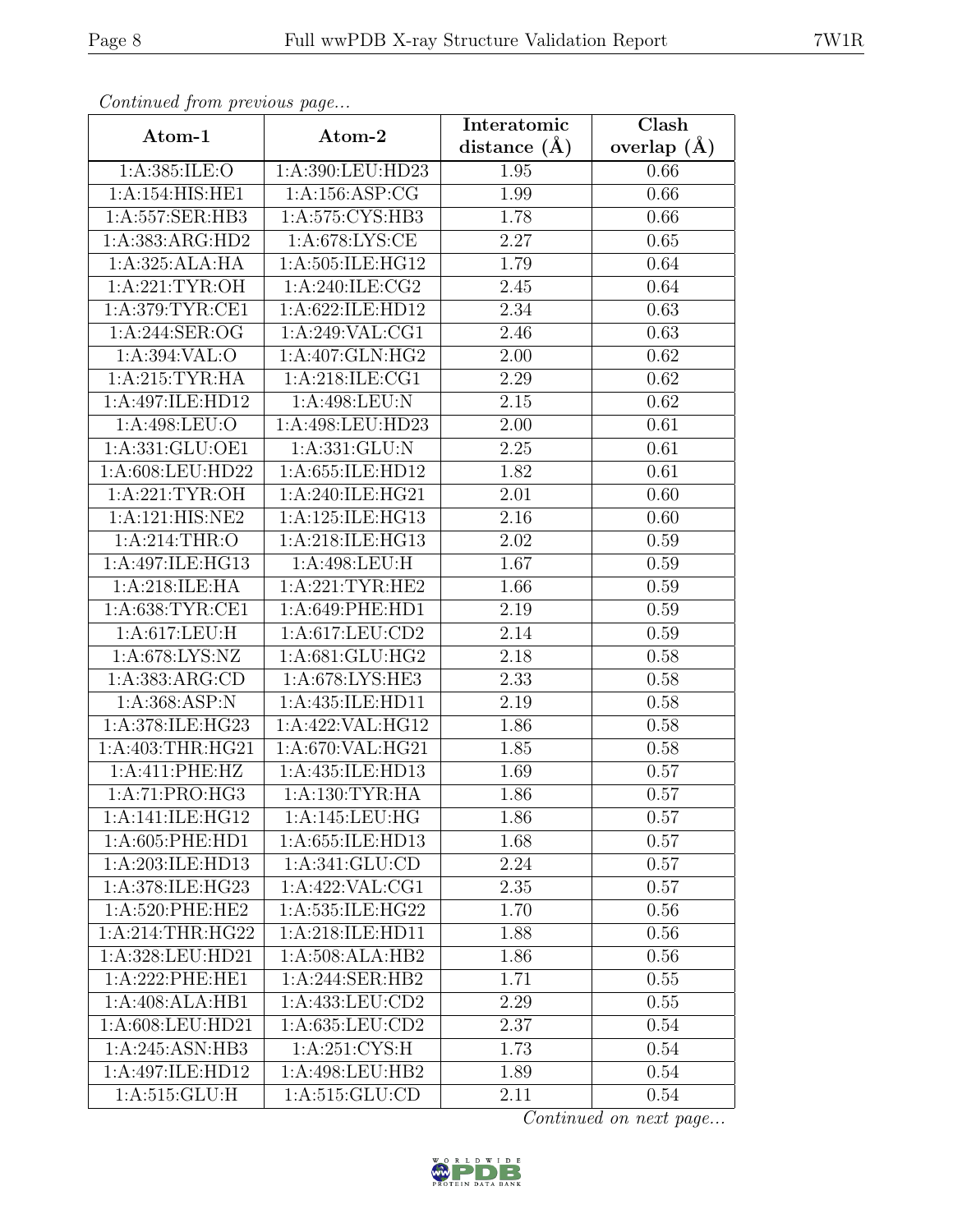| Continuea from previous page | Interatomic                                  | Clash          |                 |
|------------------------------|----------------------------------------------|----------------|-----------------|
| Atom-1                       | Atom-2                                       | distance $(A)$ | overlap $(\AA)$ |
| 1:A:405:LEU:HD23             | 1:A:431:LEU:HD13                             | 1.90           | 0.54            |
| 1:A:106:ILE:HG22             | 1:A:120:PHE:HZ                               | 1.72           | 0.54            |
| 1:A:294:GLN:HA               | 1:A:296:ILE:HG22                             | 1.89           | 0.53            |
| 1:A:365:ARG:O                | 1:A:368:ASP:HB2                              | 2.07           | 0.53            |
| 1: A:554:PHE:CE2             | 1: A:576:THR:HG22                            | 2.42           | 0.53            |
| 1:A:184:ASP:HA               | 1:A:541:GLN:HB2                              | 1.90           | 0.53            |
| 1:A:198:MET:HE3              | 1:A:200:ARG:HG2                              | 1.91           | 0.53            |
| 1:A:348:LEU:HD12             | 1:A:349:THR:N                                | 2.23           | 0.53            |
| 1: A:221:TYR:OH              | 1: A:240: ILE: HG23                          | 2.09           | 0.52            |
| 1:A:422:VAL:HG12             | 1:A:422:VAL:O                                | 2.08           | 0.52            |
| 1: A:554: PHE:CD2            | 1: A:576:THR:HG22                            | 2.44           | 0.52            |
| 1: A: 330: MET:CE            | 1:A:340:VAL:HG11                             | 2.38           | 0.52            |
| 1:A:189:PRO:HB3              | 1: A: 336: THR: HG22                         | 1.91           | 0.52            |
| 1: A:221:TYR:CE1             | 1:A:271:HIS:CE1                              | 2.98           | 0.52            |
| 1: A:226: SER:O              | 1:A:286:GLU:HB3                              | 2.10           | 0.52            |
| 1: A:215: TYR:O              | 1:A:219:GLN:HG2                              | 2.11           | 0.51            |
| 1: A:484:THR:HG23            | 1: A:486: MET:H                              | 1.74           | 0.51            |
| 1:A:373:PHE:CZ               | 1:A:459:ILE:HD11                             | 2.45           | 0.51            |
| 1:A:554:PHE:HE2              | 1:A:576:THR:CG2                              | 2.24           | 0.51            |
| 1:A:63:LEU:HD22              | 1:A:534:ASP:HB3                              | 1.93           | 0.51            |
| 1:A:298:ASP:OD2              | 1:A:301:ARG:HB2                              | 2.10           | 0.51            |
| 1:A:383:ARG:CD               | $1: A:678: \overline{\text{LYS}: \text{CE}}$ | 2.89           | 0.51            |
| 1:A:159:PHE:O                | 1:A:162:PHE:HB3                              | 2.10           | 0.50            |
| 1:A:303:TRP:HA               | 1: A:509: GLY:O                              | 2.12           | 0.50            |
| 1: A:424:THR:HG23            | 1:A:425:ASP:N                                | 2.26           | 0.50            |
| 1:A:348:LEU:CD1              | 1:A:349:THR:OG1                              | 2.48           | 0.50            |
| 1:A:66:PRO:HB3               | 1:A:170:PHE:CE1                              | 2.47           | 0.50            |
| 1:A:424:THR:CG2              | 1:A:425:ASP:N                                | 2.74           | 0.50            |
| 1: A:61:THR:OG1              | 1:A:118:ARG:HD3                              | 2.13           | 0.49            |
| 1:A:287:VAL:HG22             | 1: A: 316: GLU: HB2                          | 1.94           | 0.49            |
| 1:A:383:ARG:O                | 1:A:386:GLU:OE2                              | 2.30           | 0.49            |
| 1:A:497:ILE:C                | 1:A:499:LYS:H                                | 2.15           | 0.49            |
| 1:A:497:ILE:CG1              | 1:A:498:LEU:H                                | 2.26           | 0.49            |
| 1:A:550:ASN:OD1              | 1: A: 552: ASP: CG                           | 2.51           | 0.49            |
| 1:A:119:LEU:HD22             | 1: A:170: PHE:CE2                            | 2.48           | 0.49            |
| 1:A:64:PHE:CD1               | 1:A:172:VAL:HG21                             | 2.47           | 0.48            |
| 1: A:280: SER:OG             | 1:A:281:VAL:N                                | 2.46           | 0.48            |
| 1:A:497:ILE:CG1              | 1:A:498:LEU:N                                | 2.77           | 0.48            |
| 1:A:512:PRO:HD2              | 1: A:551: MET:SD                             | 2.54           | 0.48            |
| 1:A:249:VAL:HG13             | 1:A:249:VAL:O                                | 2.13           | 0.47            |
| 1: A:379: TYR: CZ            | 1:A:622:ILE:HG21                             | 2.49           | 0.47            |

Continued from previous page.

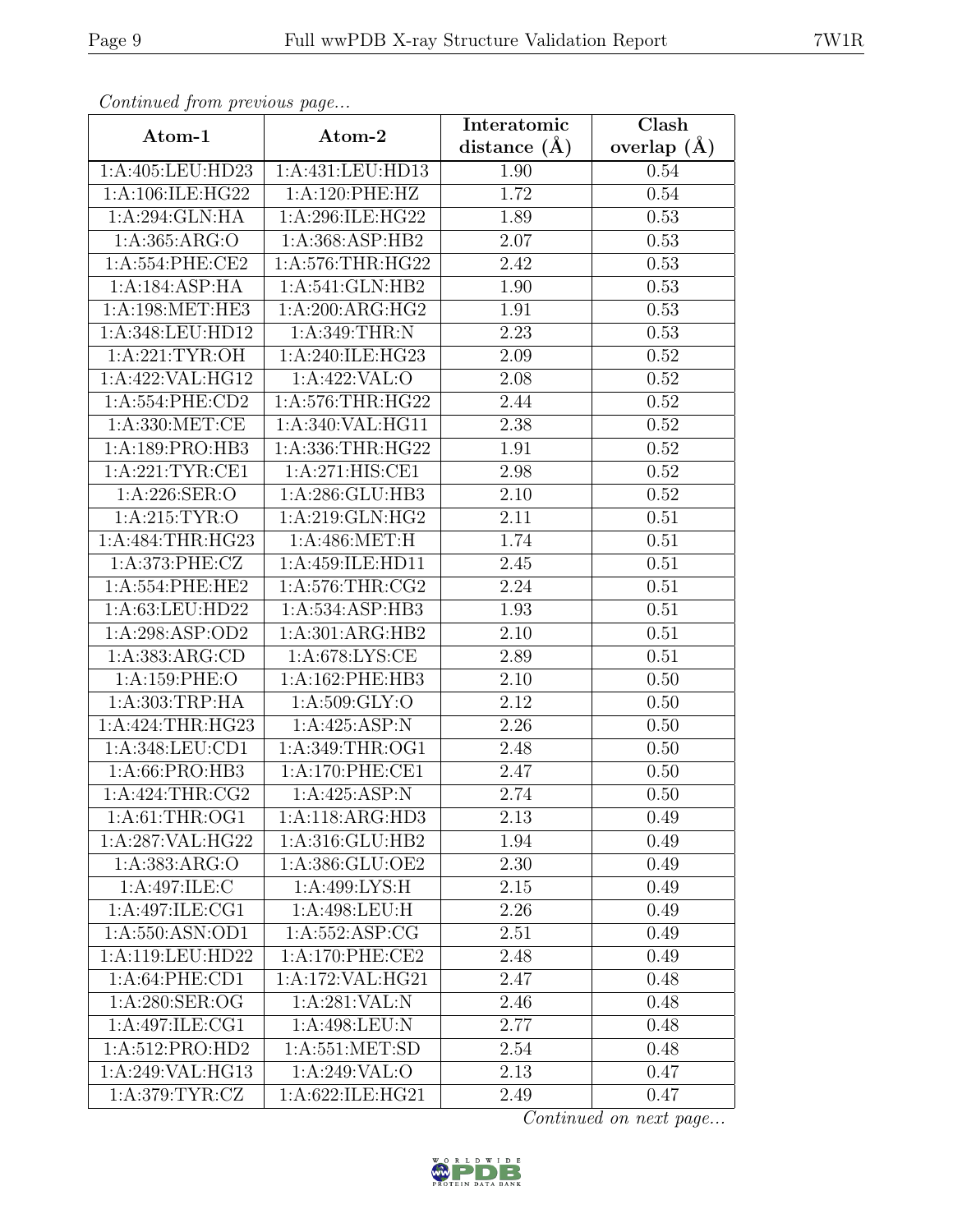| Continued from previous page |                             | Interatomic       | Clash           |
|------------------------------|-----------------------------|-------------------|-----------------|
| Atom-1                       | Atom-2                      | distance $(\AA)$  | overlap $(\AA)$ |
| 1:A:327:ASP:O                | 1:A:331:GLU:OE2             | 2.32              | 0.47            |
| 1:A:221:TYR:CD1              | 1:A:271:HIS:CE1             | 3.03              | 0.47            |
| 1: A:670: VAL:O              | 1:A:673:ILE:HG12            | 2.14              | 0.47            |
| 1:A:203:ILE:CD1              | 1:A:341:GLU:HB3             | 2.44              | 0.47            |
| 1:A:235:LEU:O                | 1: A:238: HIS:N             | 2.48              | 0.47            |
| 1: A:327: ASP:O              | 1:A:331:GLU:OE1             | 2.33              | 0.47            |
| 1:A:554:PHE:CE2              | 1:A:576:THR:CG2             | 2.99              | 0.46            |
| 1:A:154:HIS:CG               | 1:A:155:ALA:H               | 2.33              | 0.46            |
| $1: A:204:$ PHE:HE2          | 1:A:326:ILE:HA              | 1.81              | 0.46            |
| 1:A:431:LEU:HD23             | 1:A:431:LEU:N               | 2.30              | 0.46            |
| 1:A:678:LYS:HZ1              | 1:A:681:GLU:HG2             | 1.80              | 0.46            |
| 1:A:518:GLU:OE2              | 1:A:569:ARG:NH1             | 2.48              | 0.45            |
| 1:A:188:PRO:N                | 1:A:189:PRO:CD              | 2.80              | 0.45            |
| 1: A:200: ARG:O              | 1:A:338:GLU:HG2             | 2.17              | 0.45            |
| 1:A:221:TYR:CD2              | 1:A:289:VAL:HG21            | 2.52              | 0.45            |
| 1:A:179:LEU:HD11             | 1:A:524:LEU:HD11            | 1.99              | 0.45            |
| 1:A:230:CYS:HB2              | 1:A:290:ILE:HA              | 1.98              | 0.45            |
| 1:A:617:LEU:HD23             | 1:A:617:LEU:N               | 2.17              | 0.45            |
| 1:A:369:CYS:HB2              | 1:A:435:ILE:HG12            | 1.98              | 0.44            |
| 1: A:638: TYR: CD1           | 1: A:649: PHE:HD1           | 2.35              | 0.44            |
| 1:A:187:ILE:N                | 1:A:188:PRO:HD3             | 2.33              | 0.44            |
| 1: A:631: VAL:O              | 1:A:635:LEU:HG              | 2.18              | 0.44            |
| 1:A:411:PHE:CZ               | 1:A:435:ILE:HD13            | 2.49              | 0.44            |
| 1:A:202:ILE:HD11             | 1:A:319:LEU:HG              | 2.00              | 0.44            |
| 1:A:678:LYS:C                | 1:A:682:THR:HG22            | 2.38              | 0.44            |
| 1:A:330:MET:SD               | 1:A:340:VAL:HG21            | $\overline{2.58}$ | 0.44            |
| 1: A:59: PRO:HA              | $1:$ A:538:ASP:OD1          | 2.18              | 0.43            |
| 1:A:497:ILE:CD1              | 1:A:498:LEU:N               | 2.80              | 0.43            |
| 1:A:106:ILE:HG22             | 1:A:120:PHE:CZ              | 2.53              | 0.43            |
| 1:A:556:PHE:C                | 1: A: 556: PHE: CD1         | 2.91              | 0.43            |
| 1: A:564: ILE: O             | 1:A:571:ARG:NH2             | 2.50              | 0.43            |
| 1:A:529:LEU:O                | 1: A:530: SER: C            | 2.57              | 0.43            |
| 1:A:203:ILE:HD13             | 1:A:341:GLU:HB3             | 2.00              | 0.43            |
| 1:A:334:TYR:CE1              | 1:A:336:THR:OG1             | 2.55              | 0.43            |
| 1: A:569: ARG: HA            | 1:A:569:ARG:HD2             | 1.67              | 0.43            |
| 1: A:68:THR:HG22             | $1:A:\overline{70:LYS:HG2}$ | 2.01              | 0.43            |
| 1:A:159:PHE:HB3              | 1:A:160:PRO:HD3             | 2.01              | 0.43            |
| 1:A:202:ILE:HG23             | 1:A:340:VAL:HA              | 2.01              | 0.43            |
| 1: A:346: LYS: HD2           | 1:A:346:LYS:HA              | 1.87              | 0.43            |
| 1:A:577:ALA:HA               | 1:A:578:PRO:HD3             | 1.86              | 0.43            |
| 1:A:187:ILE:C                | 1:A:189:PRO:HD2             | 2.39              | 0.43            |

Continued from previous page.

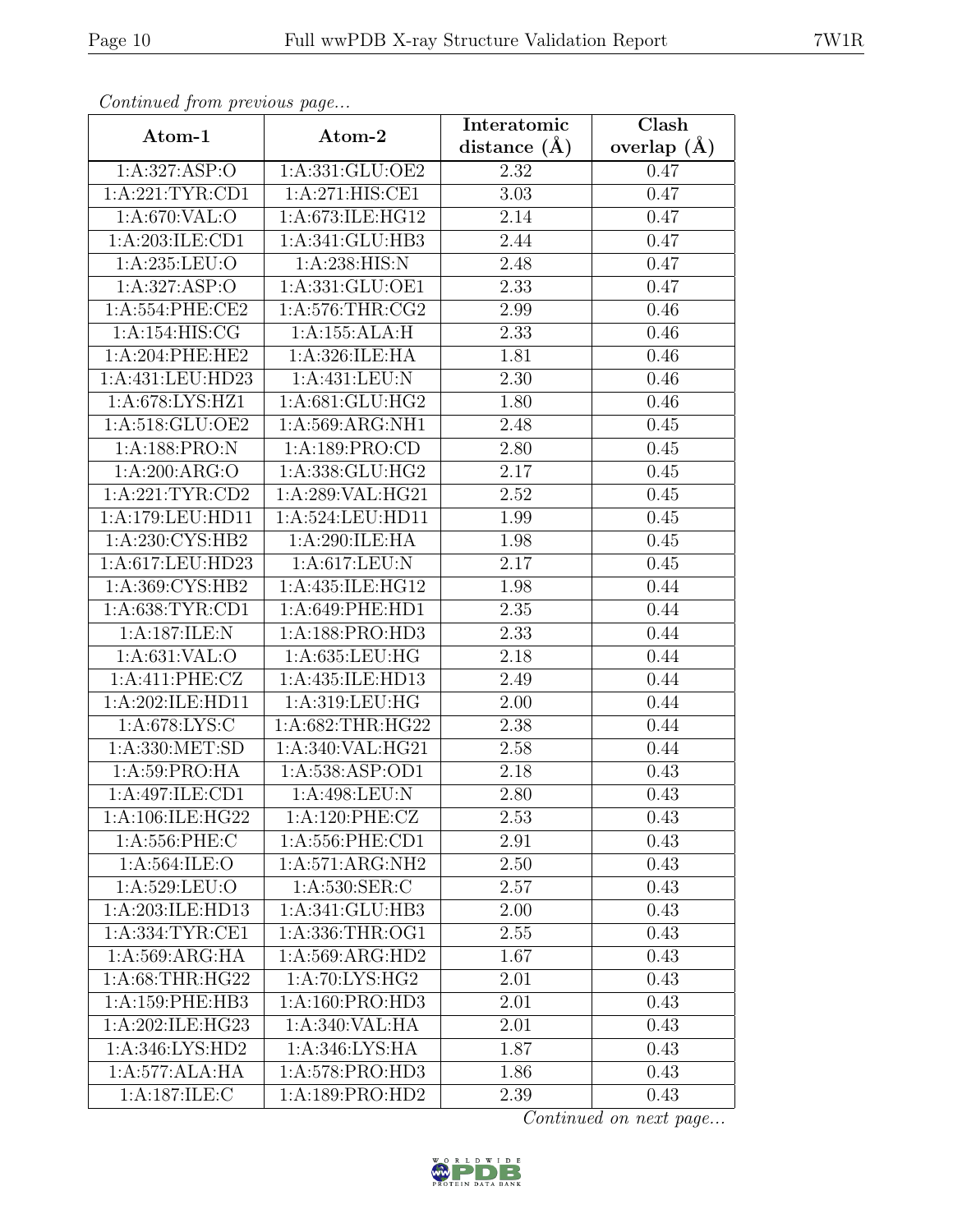| $\mathbf{r}$                 | $\mathbf{r} \sim$   | Interatomic       | Clash           |
|------------------------------|---------------------|-------------------|-----------------|
| Atom-1                       | Atom-2              | distance $(\AA)$  | overlap $(\AA)$ |
| 1:A:293:ILE:HG21             | 1:A:319:LEU:HB3     | 2.01              | 0.42            |
| 1:A:459:ILE:HG13             | 1: A:463: GLN:OE1   | 2.19              | 0.42            |
| 1:A:557:SER:OG               | 1:A:575:CYS:HA      | 2.18              | 0.42            |
| 1:A:388:ARG:HG3              | 1:A:390:LEU:CD2     | 2.49              | 0.42            |
| 1: A: 533: ILE: O            | 1:A:537:VAL:HG23    | 2.20              | 0.42            |
| 1:A:111:ALA:HA               | 1:A:115:LEU:O       | 2.18              | 0.42            |
| 1:A:550:ASN:HD21             | 1: A: 552: ASP: CG  | 2.18              | 0.42            |
| 1:A:607:TRP:HA               | 1: A:610:ARG:HE     | 1.85              | 0.42            |
| 1: A:651:ASP:O               | 1:A:655:ILE:HG12    | $\overline{2.20}$ | 0.42            |
| 1:A:252:ASP:OD1              | 1:A:269:ALA:HB3     | 2.20              | 0.42            |
| 1:A:198:MET:HE1              | 1: A:313: CYS: HA   | 2.01              | 0.42            |
| 1:A:508:ALA:O                | 1:A:547:PHE:CD1     | 2.73              | 0.41            |
| 1:A:203:ILE:HD11             | 1: A: 343: ARG: CD  | 2.50              | 0.41            |
| 1:A:518:GLU:HG3              | 1:A:568:LEU:HD12    | 2.03              | 0.41            |
| 1:A:189:PRO:CB               | 1:A:336:THR:HG22    | 2.50              | 0.41            |
| 1:A:529:LEU:HD22             | 1:A:571:ARG:HG2     | 2.03              | 0.41            |
| 1: A: 331: GLU: N            | 1: A: 331: GLU: CD  | 2.74              | 0.41            |
| 1:A:460:THR:O                | 1: A:461:THR:CG2    | 2.69              | 0.41            |
| 1: A:567: SER: O             | 1:A:568:LEU:C       | 2.58              | 0.41            |
| 1:A:263:GLN:HG3              | 1:A:269:ALA:HB2     | 2.03              | 0.41            |
| 1:A:290:ILE:HD11             | 1:A:312:LEU:HD12    | $\overline{2.03}$ | 0.41            |
| 1:A:325:ALA:HA               | 1: A: 505: ILE: CG1 | $\overline{2.50}$ | 0.41            |
| 1:A:483:VAL:HG23             | 1:A:483:VAL:O       | 2.20              | 0.41            |
| 1:A:596:GLN:HB2              | 1:A:603:LEU:HD11    | 2.03              | 0.41            |
| 1:A:616:LEU:HD21             | 1:A:631:VAL:HG21    | 2.03              | 0.41            |
| 1:A:186:ARG:O                | 1:A:187:ILE:C       | 2.60              | 0.40            |
| 1:A:244:SER:HG               | 1:A:249:VAL:CG1     | 2.33              | 0.40            |
| 1: A:629: GLU:O              | 1: A: 632: HIS: HB3 | 2.20              | 0.40            |
| 1: A:64:PHE:CG               | 1:A:172:VAL:HG21    | 2.57              | 0.40            |
| 1: A:215: TYR: HA            | 1:A:218:ILE:HG13    | 2.01              | 0.40            |
| $1:A:\overline{215:TYR:CD1}$ | 1: A:218: ILE: CD1  | $\overline{3}.01$ | 0.40            |

Continued from previous page...

There are no symmetry-related clashes.

### 5.3 Torsion angles (i)

#### 5.3.1 Protein backbone (i)

In the following table, the Percentiles column shows the percent Ramachandran outliers of the chain as a percentile score with respect to all X-ray entries followed by that with respect to entries of similar resolution.

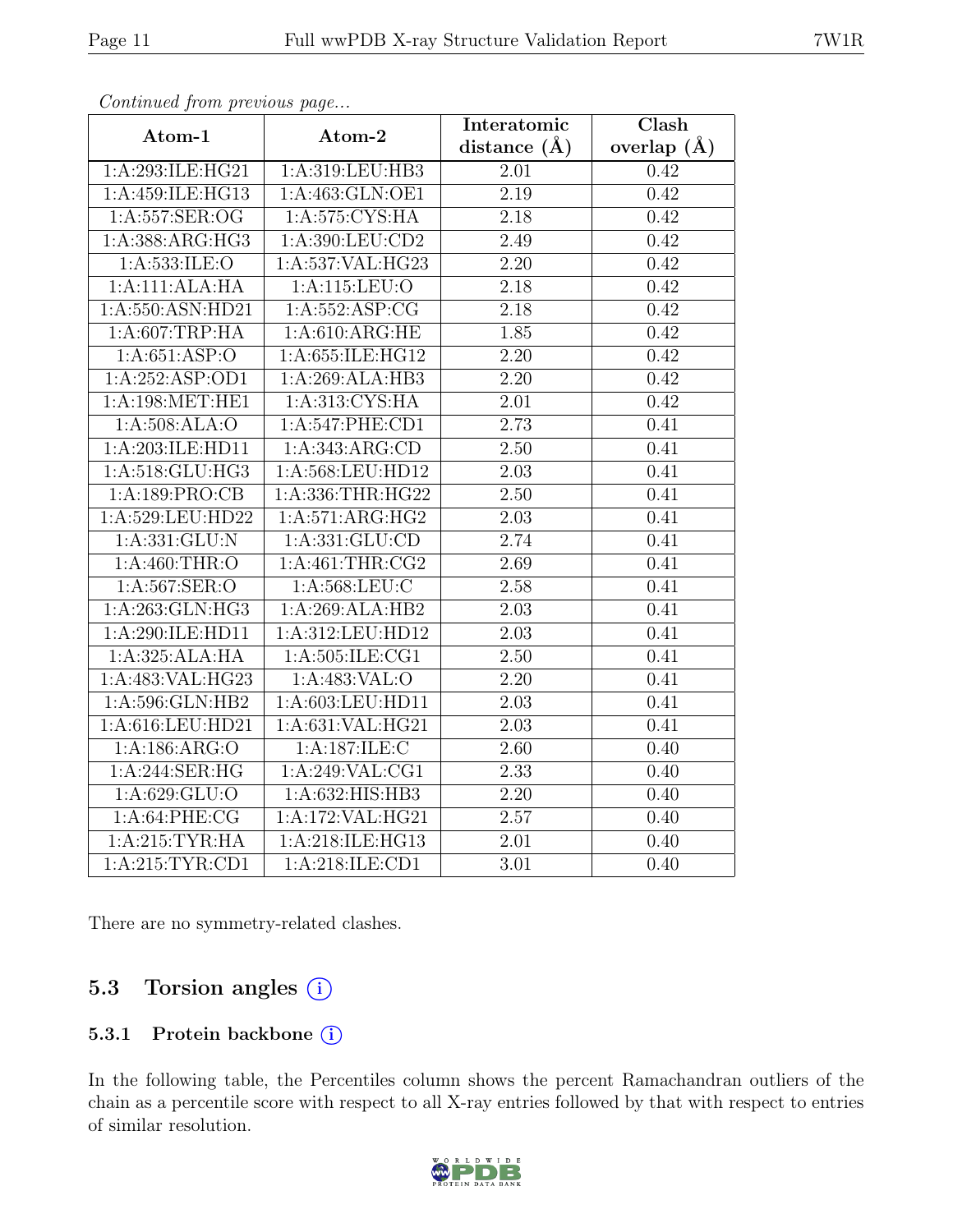The Analysed column shows the number of residues for which the backbone conformation was analysed, and the total number of residues.

| Mol   Chain | Analysed                                    |  | Favoured   Allowed   Outliers   Percentiles |
|-------------|---------------------------------------------|--|---------------------------------------------|
|             | $\mid$ 473/674 (70%)   425 (90%)   48 (10%) |  | $\vert$ 100 100 $\vert$                     |

There are no Ramachandran outliers to report.

#### 5.3.2 Protein sidechains  $(i)$

In the following table, the Percentiles column shows the percent sidechain outliers of the chain as a percentile score with respect to all X-ray entries followed by that with respect to entries of similar resolution.

The Analysed column shows the number of residues for which the sidechain conformation was analysed, and the total number of residues.

| $\mid$ Mol $\mid$ Chain $\mid$ | Analysed                      |          | Rotameric   Outliers   Percentiles |
|--------------------------------|-------------------------------|----------|------------------------------------|
|                                | $463/588$ (79%)   $455$ (98%) | $8(2\%)$ | 60 83                              |

All (8) residues with a non-rotameric sidechain are listed below:

| Mol | Chain | Res | <b>Type</b> |
|-----|-------|-----|-------------|
|     | А     | 204 | PHE         |
|     | А     | 305 | TRP         |
| 1   | A     | 364 | <b>LEU</b>  |
| 1   | А     | 431 | <b>LEU</b>  |
| 1   | А     | 545 | <b>GLN</b>  |
|     | А     | 613 | <b>LYS</b>  |
|     | Д     | 646 | <b>MET</b>  |
|     |       | 678 | <b>LYS</b>  |

Sometimes sidechains can be flipped to improve hydrogen bonding and reduce clashes. All (1) such sidechains are listed below:

| $\mathrm{Mol}\mid\mathrm{Chain}\mid\mathrm{Res}$ | <b>Type</b> |
|--------------------------------------------------|-------------|
|                                                  |             |

#### 5.3.3 RNA  $(i)$

There are no RNA molecules in this entry.

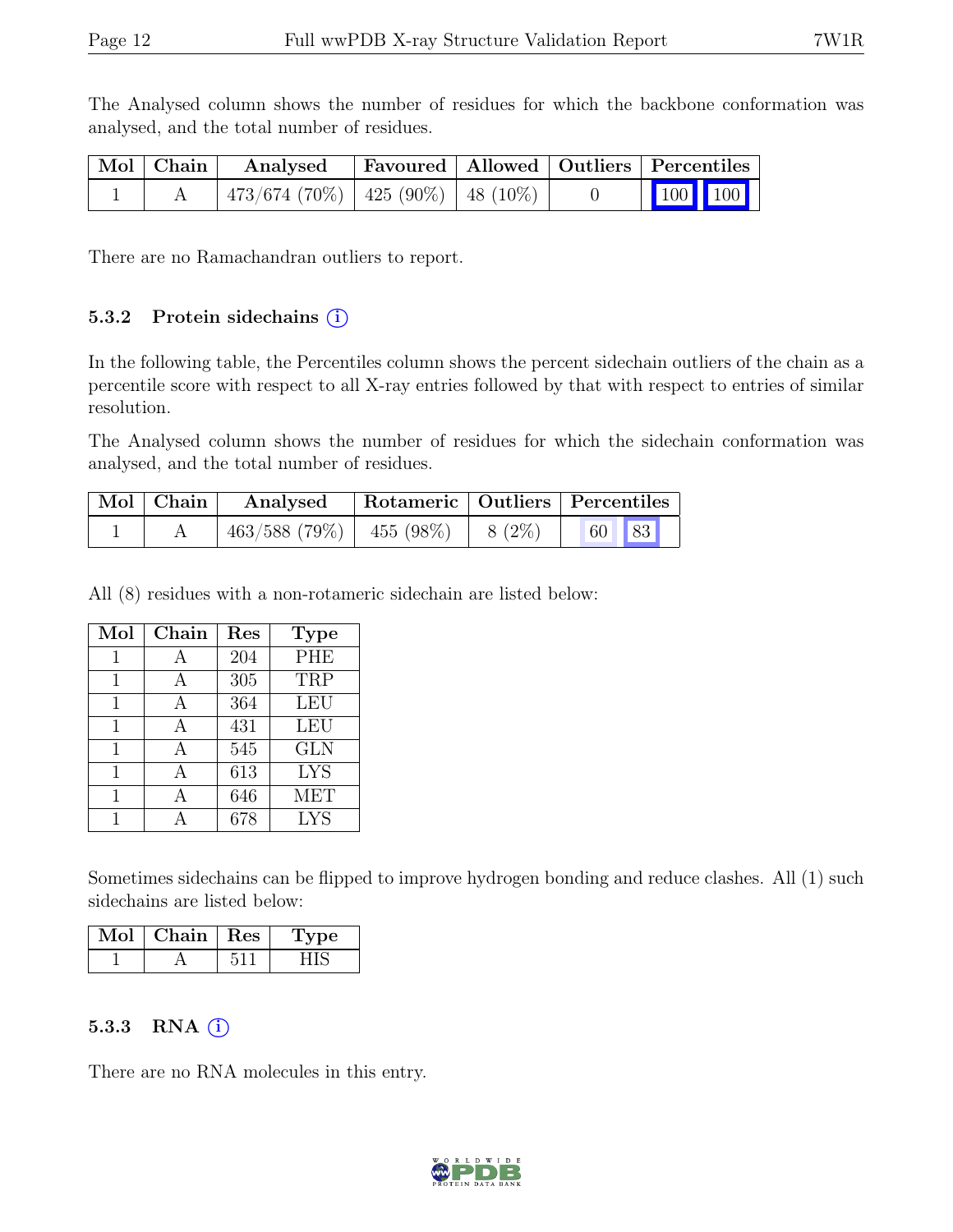### 5.4 Non-standard residues in protein, DNA, RNA chains  $(i)$

There are no non-standard protein/DNA/RNA residues in this entry.

### 5.5 Carbohydrates  $(i)$

There are no monosaccharides in this entry.

### 5.6 Ligand geometry  $(i)$

There are no ligands in this entry.

#### 5.7 Other polymers  $(i)$

There are no such residues in this entry.

### 5.8 Polymer linkage issues (i)

There are no chain breaks in this entry.

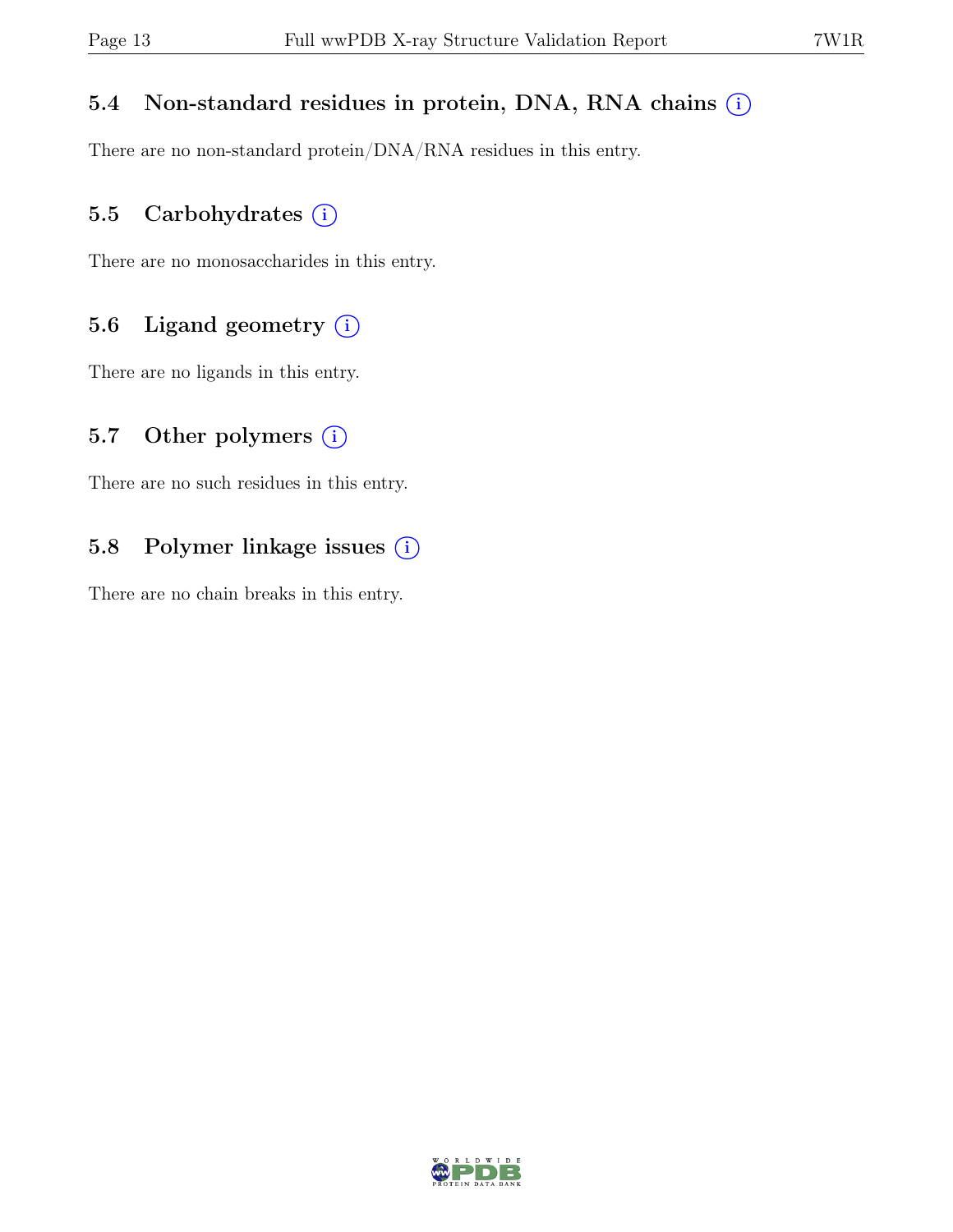# 6 Fit of model and data  $(i)$

### 6.1 Protein, DNA and RNA chains (i)

In the following table, the column labelled ' $\#\text{RSRZ}>2$ ' contains the number (and percentage) of RSRZ outliers, followed by percent RSRZ outliers for the chain as percentile scores relative to all X-ray entries and entries of similar resolution. The OWAB column contains the minimum, median,  $95<sup>th</sup>$  percentile and maximum values of the occupancy-weighted average B-factor per residue. The column labelled 'Q< 0.9' lists the number of (and percentage) of residues with an average occupancy less than 0.9.

| Mol   Chain | Analysed     | ${ <\hspace{-1.5pt} {\rm RSRZ}\hspace{-1.5pt}>}$ | $\rm \#RSRZ{>}2$ |  | $OWAB(A^2)$                       | $\mid \text{Q}<$ $0.9$ |
|-------------|--------------|--------------------------------------------------|------------------|--|-----------------------------------|------------------------|
|             | 519/674(77%) | 0.20                                             |                  |  | $32(6\%)$ 20 11 59, 123, 176, 208 |                        |

All (32) RSRZ outliers are listed below:

| Mol            | $\overline{\text{Chain}}$ | Res              | ${\rm \bar{Type}}$      | <b>RSRZ</b>      |
|----------------|---------------------------|------------------|-------------------------|------------------|
| $\mathbf{1}$   | $\overline{\mathbf{A}}$   | 497              | ILE                     | 6.6              |
| $\overline{1}$ | $\overline{A}$            | 422              | <b>VAL</b>              | $5.5\,$          |
| $\overline{1}$ | $\overline{A}$            | 443              | <b>LEU</b>              | 4.4              |
| $\overline{1}$ | $\overline{A}$            | 140              | ASP                     | $\overline{4.1}$ |
| $\overline{1}$ | $\overline{A}$            | $\overline{155}$ | $\overline{\rm ALA}$    | $\overline{3.4}$ |
| $\overline{1}$ | $\overline{A}$            | 221              | <b>TYR</b>              | $\overline{3.4}$ |
| $\overline{1}$ | $\overline{A}$            | 261              | <b>THR</b>              | $3.0\,$          |
| $\overline{1}$ | $\overline{A}$            | 371              | <b>VAL</b>              | $\overline{3.0}$ |
| $\overline{1}$ | $\overline{A}$            | 482              | $\overline{\text{GLU}}$ | $3.0\,$          |
| $\overline{1}$ | $\overline{A}$            | 351              | ILE                     | $2.9\,$          |
| $\mathbf{1}$   | $\overline{A}$            | 101              | <b>TYR</b>              | $2.9\,$          |
| $\overline{1}$ | $\overline{A}$            | 441              | <b>TYR</b>              | $2.9\,$          |
| $\overline{1}$ | $\overline{\mathbf{A}}$   | $\overline{97}$  | <b>LEU</b>              | 2.9              |
| $\overline{1}$ | $\overline{A}$            | 394              | VAL                     | $\overline{2.8}$ |
| $\overline{1}$ | $\overline{\rm A}$        | 444              | ILE                     | $\overline{2.7}$ |
| $\overline{1}$ | $\overline{A}$            | 363              | <b>ASN</b>              | $2.6\,$          |
| $\overline{1}$ | $\overline{A}$            | 440              | PHE                     | $\overline{2.6}$ |
| $\overline{1}$ | $\overline{A}$            | 131              | ILE                     | $2.6\,$          |
| $\overline{1}$ | $\overline{A}$            | 145              | LEU                     | $2.5\,$          |
| $\overline{1}$ | А                         | 263              | GLN                     | $2.4\,$          |
| $\overline{1}$ | $\overline{A}$            | 96               | <b>VAL</b>              | $2.4\,$          |
| $\overline{1}$ | $\overline{A}$            | 393              | <b>ALA</b>              | $\overline{2.2}$ |
| $\overline{1}$ | А                         | 100              | PHE                     | 2.2              |
| $\overline{1}$ | $\overline{\rm A}$        | 154              | $\overline{\text{HIS}}$ | $\overline{2.2}$ |
| $\overline{1}$ | $\overline{A}$            | 150              | PHE                     | $\overline{2.1}$ |
| $\overline{1}$ | A                         | 373              | PHE                     | 2.1              |
| $\overline{1}$ | $\overline{\rm A}$        | $\overline{352}$ | $\overline{\text{SER}}$ | $\overline{2.1}$ |